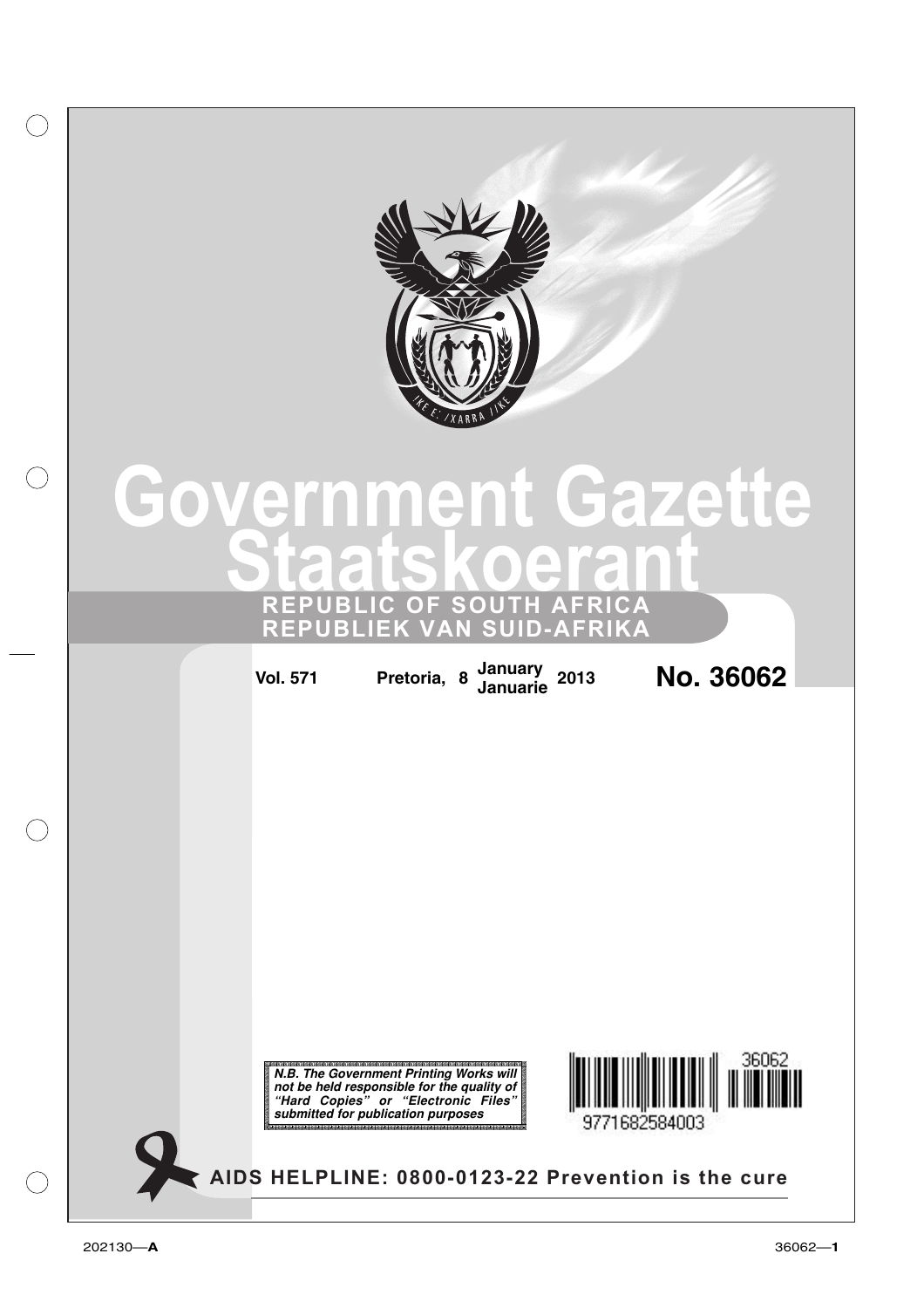#### **IMPORTANT NOTICE**

**The Government Printing Works will not be held responsible for faxed documents not received due to errors on the fax machine or faxes received which are unclear or incomplete. Please be advised that an "OK" slip, received from a fax machine, will not be accepted as proof that documents were received by the GPW for printing. If documents are faxed to the GPW it will be the sender's responsibility to phone and confirm that the documents were received in good order.**

**Furthermore the Government Printing Works will also not be held responsible for cancellations and amendments which have not been done on original documents received from clients.**

### **CONTENTS • INHOUD**

**GENERAL NOTICE Basic Education, Department of** General Notice 6 South African Schools Act (84/1996): Call for comments on regulations relating to minimum uniform norms and Gazette No. Page No.  $\sim$  No.

standards for public school infrastructure...................................................................................................................... 3 36062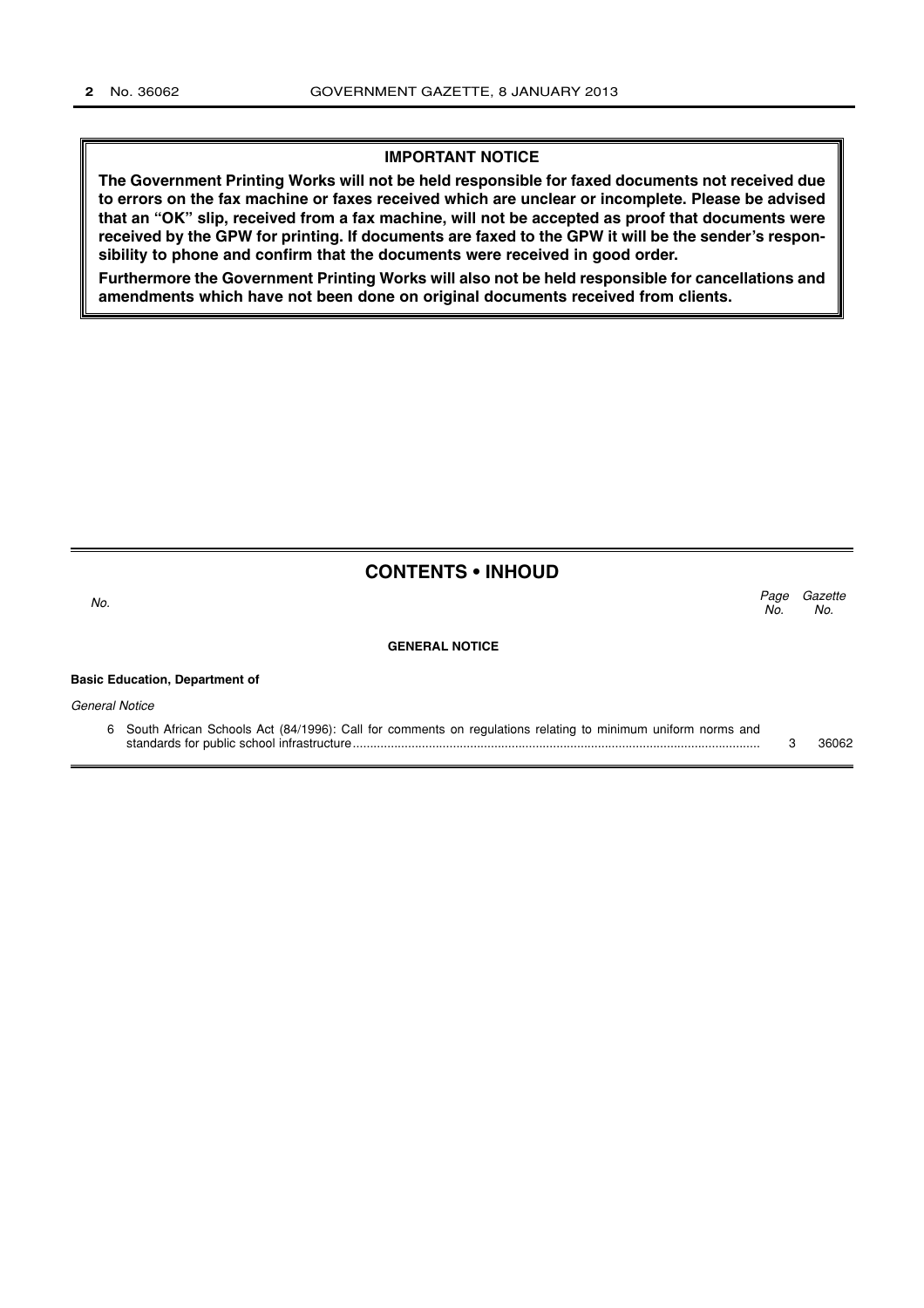# GENERAL NOTICE

### **NOTICE 6 OF 2013**

# DEPARTMENT OF BASIC EDUCATION SOUTH AFRICAN SCHOOLS ACT, 1996 (ACT NO. 84 OF 1996)

# CALL FOR COMMENTS ON REGULATIONS RELATING TO MINIMUM UNIFORM NORMS AND STANDARDS FOR PUBLIC SCHOOL INFRASTRUCTURE

1, Angelina Matsie Motshekga, Minister of Basic Education, acting in terms of section 5A(1)(a) of the South Africa Schools Act, 1996, and after consultation with the Minister of Finance and the Council of Education Ministers, intend making the Regulations set out in the Schedule.

All interested persons and organisations are invited to comment on the Regulations, in writing, and to direct their comments to  $-$ 

The Director-General, Private Bag X895, Pretoria, 0001, for attention: Mr C Ledwaba, tel. 012 357 3719, email ledwaba.c@dbe.gov.za, fax 012 323 9430.

Kindly provide the name, address, telephone number, fax number and email address of the person or organisation submitting the comments.

The comments must reach the Department by 15 March 2013.

H 1 etgaler<br>INA MATSIE MOTSHEKGA, MP

MINISTER OF BASIC EDUCATION DATE:  $Q_2 \cdot Q_1 \cdot 2Q_1^2$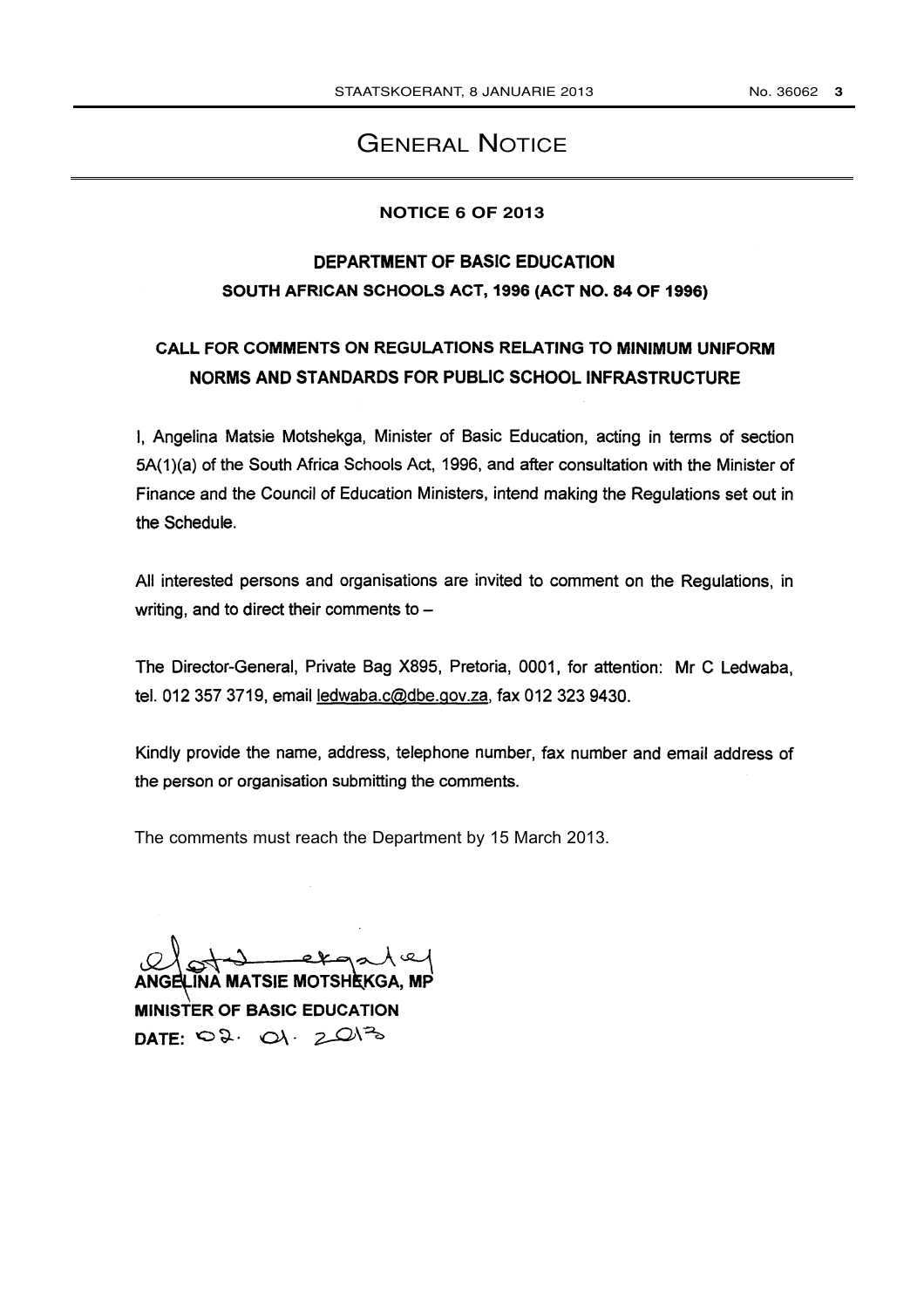#### **SCHEDULE**

### PREAMBLE

WHEREAS as a result of the painful legacy of apartheid South Africa has suffered an uneven development and the disparities continue to be reflected in the provisioning of infrastructure for schools;

AND WHEREAS the state continues to provided infrastructure, water, sanitation and electricity to the majority of schools that were previously disadvantaged and all schools built after the dawn of democracy have exceeded the minimum norms and standards;

AND WHEREAS there are strides that had been made in creating conducive conditions for learning and teaching, and it is important to continue to progressively and within available resources, realise a safe and caring environment for learners;

AND WHEREAS the state developed and continues to implement plans to eradicate unsafe and unsuitable school infrastructure;

AND WHEREAS it should be appreciated that within the context of the needs, the Department of Basic Education and the Provincial Education Departments must develop plans for the long term and the short term to progressively implement these regulations and within available resources;

BE IT THEREFORE REGULATED by the Minister of Basic Education as follows -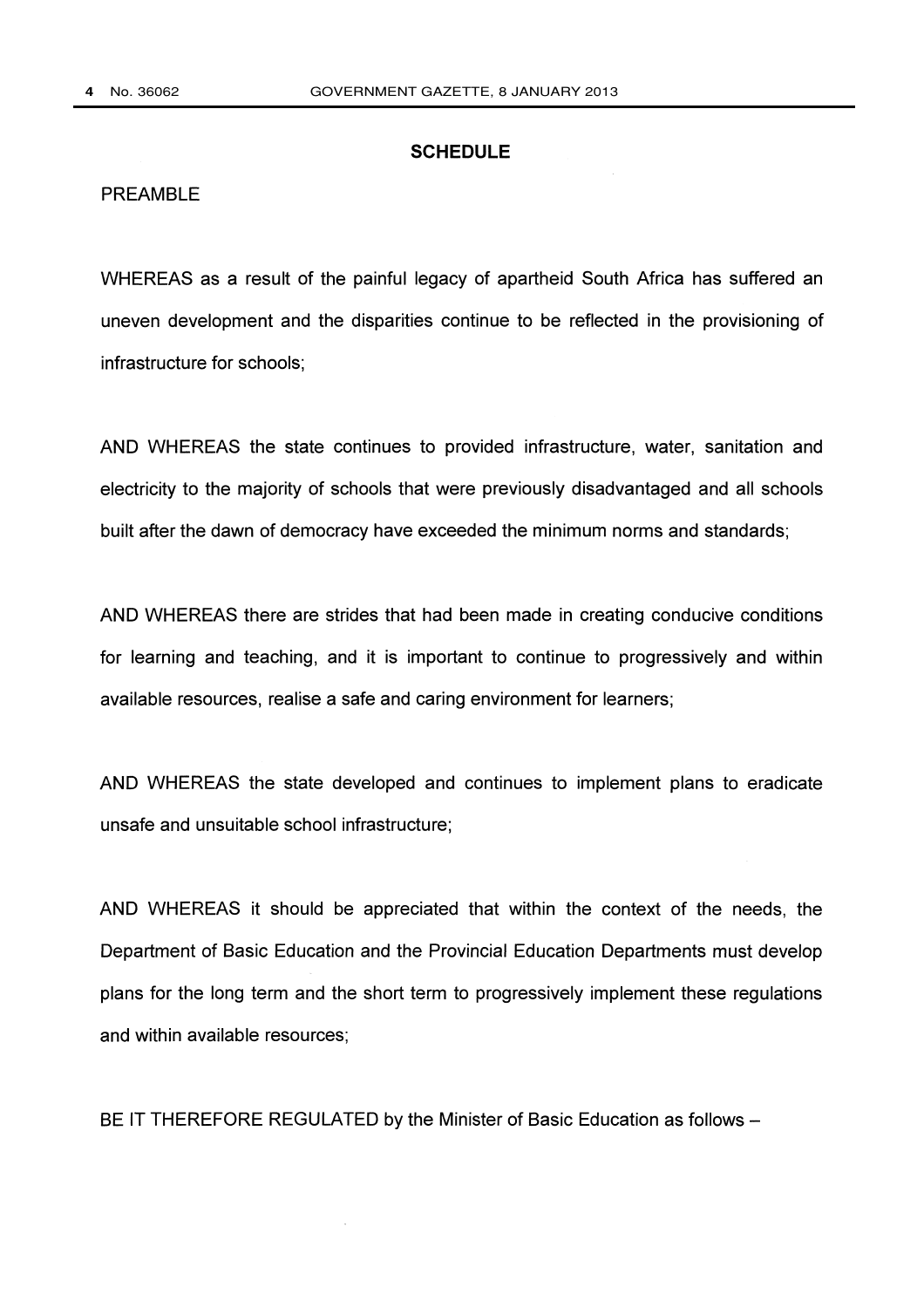### 1. Definitions

In these Regulations any word or expression to which a meaning has been assigned in the South African Schools Act, 1996 (Act No. 84 of 1996), has the meaning so assigned and, unless the context otherwise indicates  $-$ 

"administration spaces" means areas in a school that are used by school management and staff for the day to day running of the school;

"basic safety" means creating a safe environment for learning and teaching;

"educational spaces" means critical teaching and learning spaces in a school, that are essential to carry out the core teaching and learning functions in a school and include classrooms;

"educational support spaces" means resources in some form of a library or laboratory or media centre;

"enrichment" means resources for a specific objective that the Minister and Member of the Executive Council may determine should be added to a school environment which complies with optimum functionality.

"Member of the Executive Council" means Member of the Executive Council of a province who is responsible for education in that province;

"minimum functionality" means the resources and basic facilities that a school has to have to enable it perform the core functions of a school at the acceptable level;

"Minister" means the Minister of Basic Education;

"optimum functionality" means facilities that enable it to function beyond the levels of basic safety and minimum functionality;

"school" means a public school.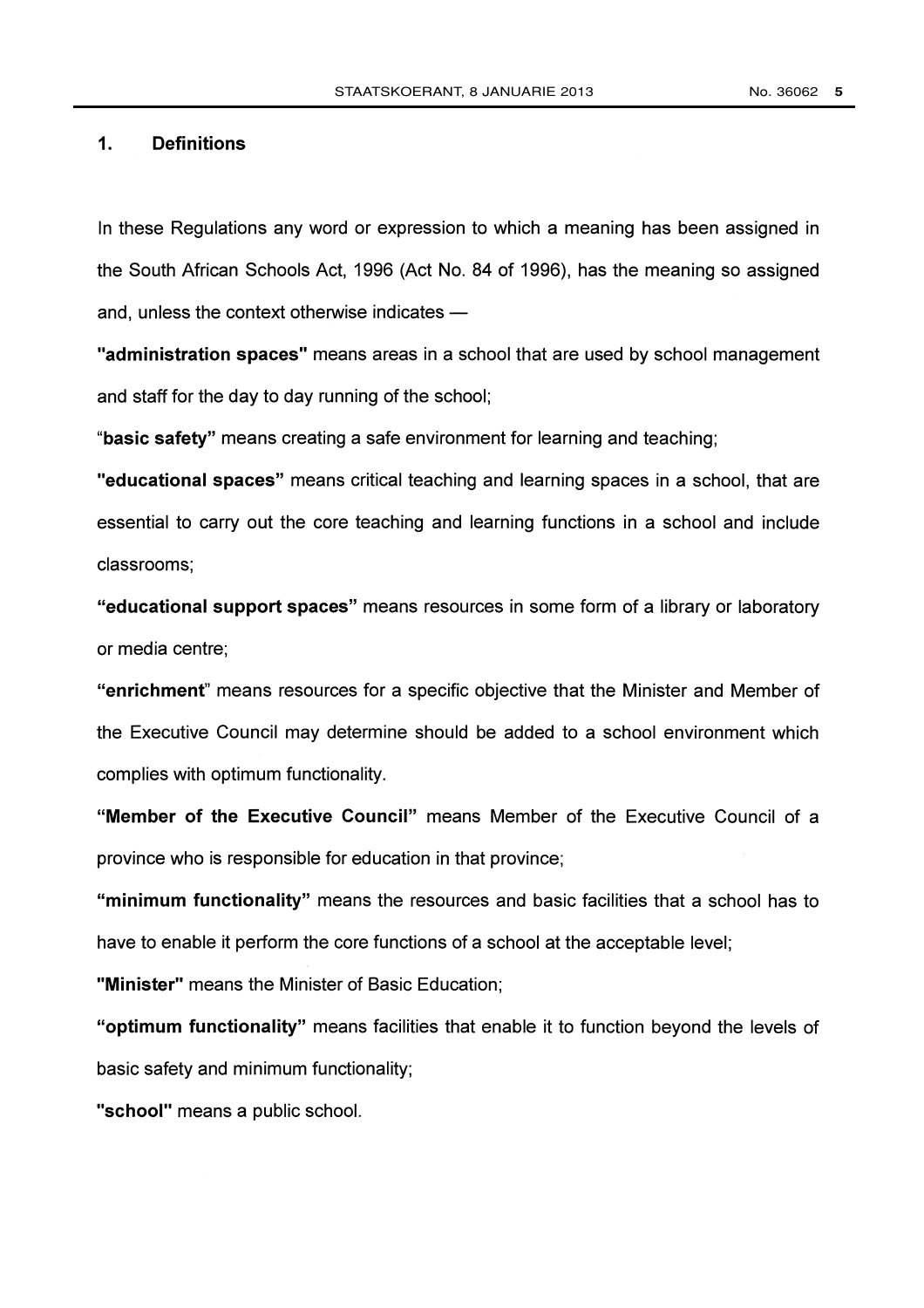## 2. Objects of the Regulations

The objects of these Regulations are to:

(1) Provide -

(a) Minimum uniform norms and standards for school infrastructure;

(b) Measures of ensuring progressive realisation of the provisioning of basic school infrastructure for quality education within available resources;

(2) Address school infrastructure backlogs within available resources and over a period of time;

(3) Ensure that new school infrastructure complies with the infrastructure minimum norms and standards for infrastructure;

- (4) Promote accountability and reporting on school infrastructure development; and
- (5) Enhance the quality of infrastructure and services to redress deficiencies inherited from the past.

## 3. Scope and Application

These Regulations apply to all ordinary public schools.

## 4. Provision of teaching and learning environment

(1) A school must have an enabling teaching and learning environment for teaching and learning to take place.

(2) An enabling teaching and learning environment in a school comprises of:

- (a) educational spaces;
- (b) education support spaces; and
- (c) administration spaces.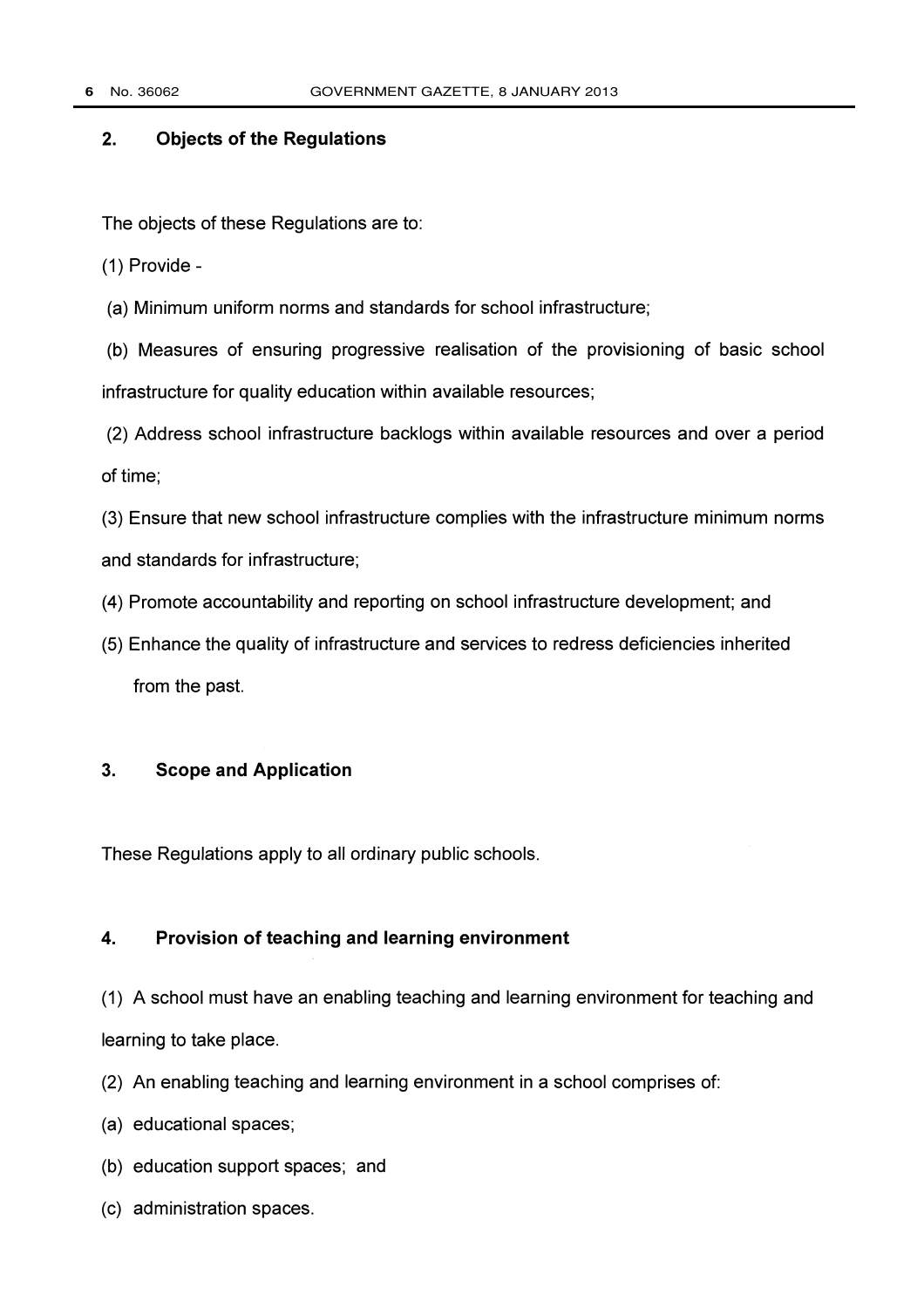(3) A school must be provided with adequate sanitation facilities that promote health and hygiene standards and that comply with all applicable laws.

(4) A school must be provided with basic water supply which complies with all relevant laws.

(5) A school should be provided with some form of energy which complies with all relevant laws.

(6) Where reasonably practicable, a school should be provided with some form of connectivity for purposes of communication.

(7) Nothing in these regulations prohibits the Member of the Executive Council from

providing temporary structures that are suitable and safe for use as additional spaces.

(8) Notwithstanding the provisions of this regulation, the provision of these facilities shall be progressively realised upon availability of resources.

### 5. Provision of facilities to a school

(1) In order to progressively realise regulations, the member of executive council must develop a plan for providing the facilities to schools in his or her province.

(2) The plan must take into account the following-

(a) learner numbers in a school;

(b) access and availability of such facilities within the community a school is located; and

(c) any other relevant factor including availability of resources and curriculum choices.

### 6. Sport and recreational facilities

(1) Where reasonably practicable, a school should have a sport field for soccer or rugby or another selected sport and ground or a court for netball or volleyball.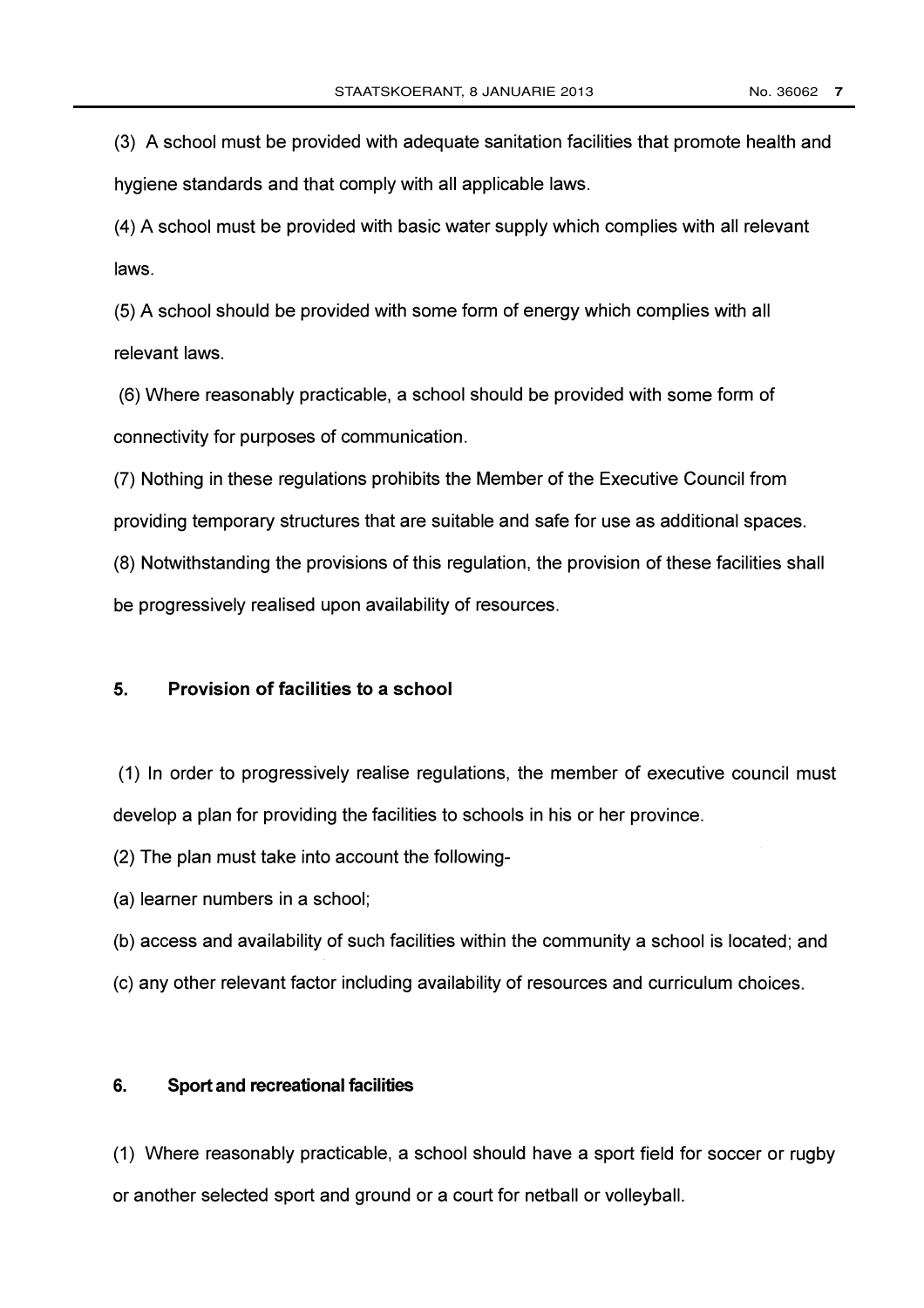(2) A sport facility must be suitably accessible to learners with disabilities in order to ensure their meaningful use of such facility.

(3) Notwithstanding sub-regulations (1) to (2), the provision of the following facilities shall be phased in progressively within available financial resources.

(4) Where the community within which a school is located has the facilities, the provincial education department may arrange with the facilities' management for a school or group of schools to use the facilities.

(5) Nothing in these regulations precludes the provincial education department from providing a sport precinct for a cluster of schools.

### 7. Implementation of regulations

Notwithstanding these regulations, basic minimum norms and standards contained in these regulations must be  $-$ 

(a) phased into the planning and budgeting of new schools or facilities at schools that are planned or built after the commencement of these regulations;

(b) applied to education facilities which exist when these regulations take effect, in order to determine all those schools or facilities at schools that fail to meet the norms and standards for basic safety and minimum functionality contemplated in the framework, or other minimum requirements contained in these regulations.

(c) progressively implemented within available resources and attained over a period of time to improve school infrastructure.

### 8. Technical framework regarding provision of facilities

(1) The Minister must within 18 months of the commencement of these regulations, publish a framework document.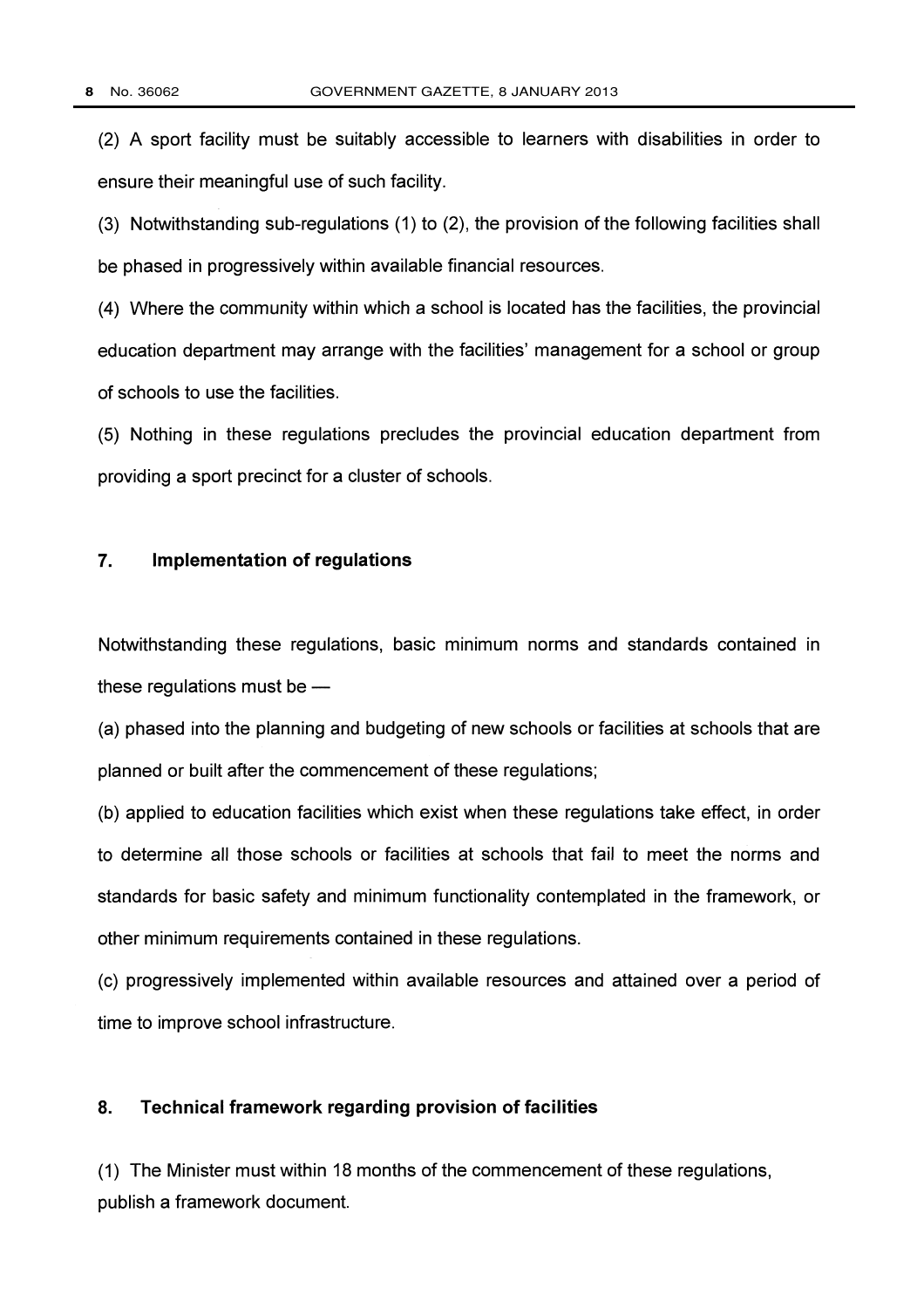(2) The framework contemplated in sub-regulation (1) must contain technical information

regarding the facilities and must provide information including the following

- (a) school size;
- (b) planning norms;
- (c) lighting and electrical power outlets;
- (d) alternative architectural designs; and
- (e) norms for
- (i) educational spaces;
- (ii) educational support spaces; and
- (iii) norms for administration spaces.

(3) The framework must serve as guidelines on the spaces required for new schools and where practicable for provisioning of new facilities in already existing schools.

(4) Nothing in this regulation precludes the Member of the Executive Council from

developing plans to improve on the norms already determined by the Minister.

### 9. Identification of school

A school site shall have a name board which is clearly visible to the public, indicating-

- (a) the name of the school; and
- (b) the contact details of the school.

### 10. Review of the regulations

The Department of Basic Education must periodically review the norms and standards contained in these regulations in order to ensure that those norms and standards remain current.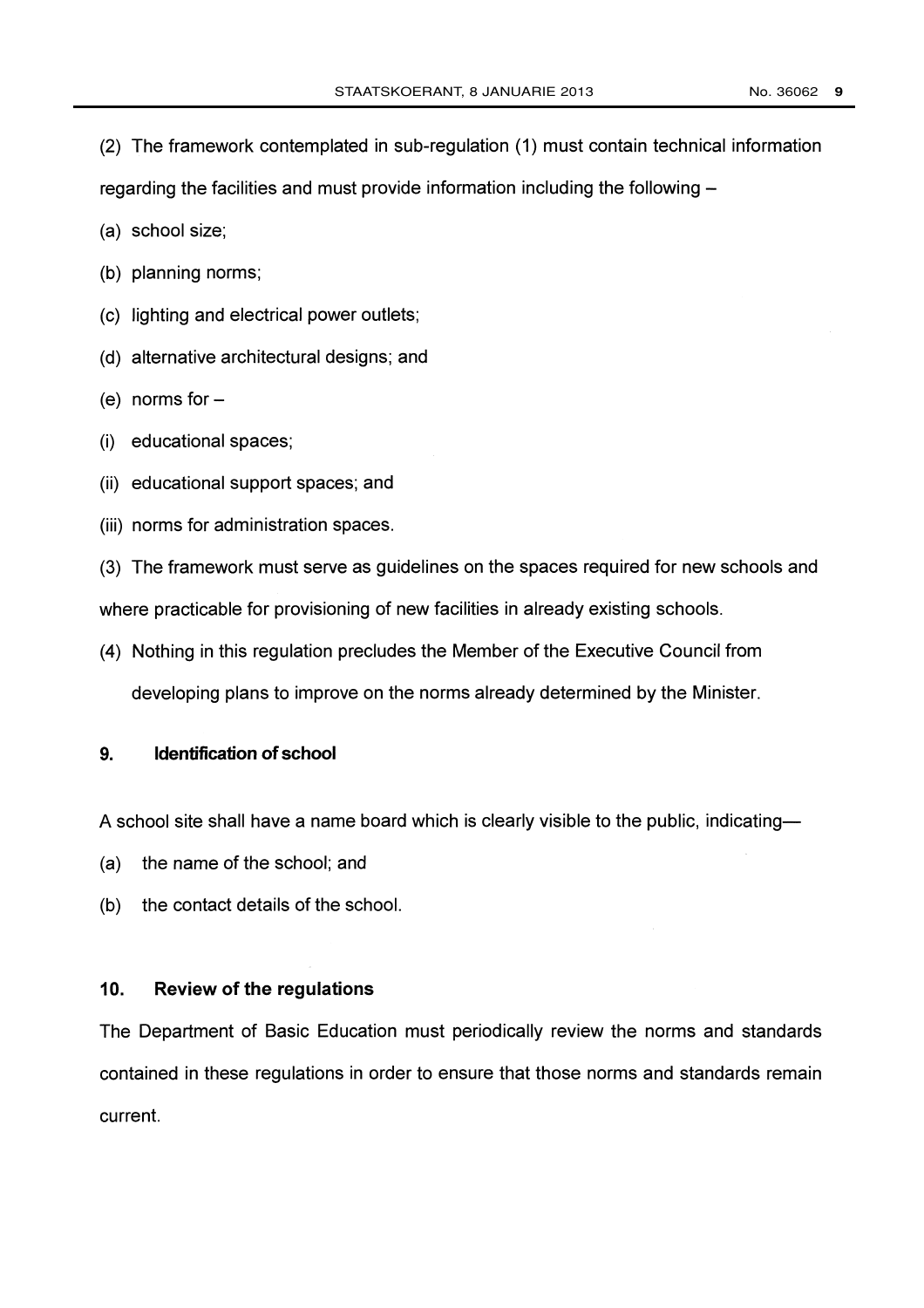### 11. Short title and commencement

These Regulations are called the Regulations Relating to Uniform Norms and Standards for Public School Infrastructure and shall commence upon publication in the Government Gazette by the Minister.